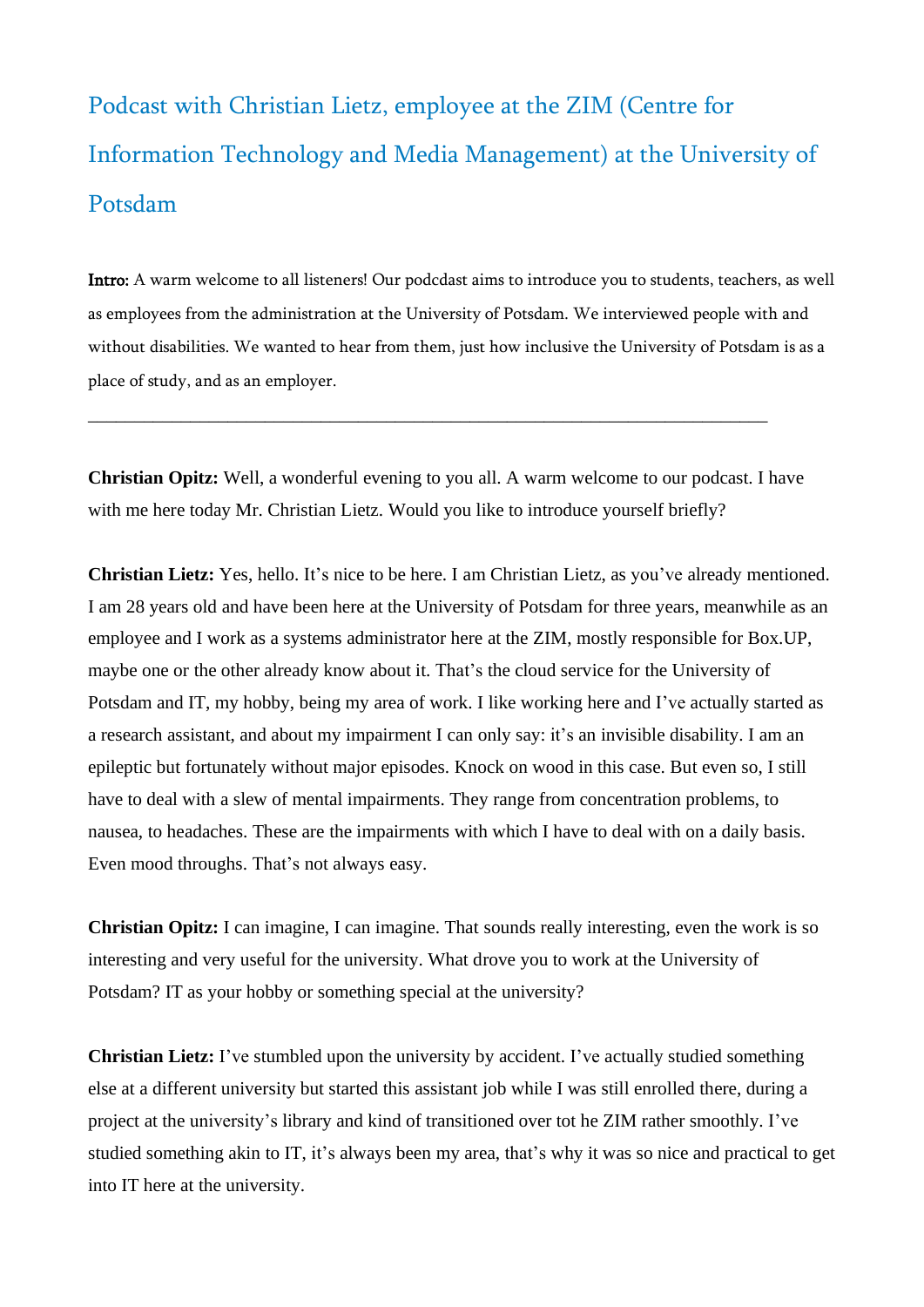**Christian Opitz:** That sounds really, really interesting. Yes, a very fortunate accident. What kind of experiences have you made because of your disability within your workplace? Like, with colleagues, supervisors, or other employees?

**Christian Lietz:** I have to say mostly positive. Not many people know about it. Obviously my supervisor and 2-3 colleagues. My supervisor has to know. what reassured me the most is that everyone has been really great about it. They do offer me understanding. Especially my boss. If I ever experience a bad period or anything similar or if I'm at the doctor more often it's very important to me: they don't treat me differently. I've only told them later on they didn't know from the start. There's always like slight anxiety that I've carried with me that they're gonna treat me differently afterwards.

**Christian Opitz:** Yeah, I understand that. I understand that really well. Although I have a pretty visible disability as a wheelchair user, I can understand you really well. From your point of view, what does the University of Potsdam need, to be an even more inclusive university?

**Christian Lietz:** The obvious choices are always the measurements for accessibility. Especially the structural and verbal ones, maybe, but as in my case for example: there are many disabilities that are invisible and for those affected with them they oftentimes don't even realize it. I've only realized it to be a disability that is recognized as severely disabled by accident. It's weird I've only been… had this severely disabled status and pass for two years or so. What I would have wanted from the university is a proactive informing for its members and students. It most likely happens quiet often that they don't know that there are possibilities so have their disability recognized and it would be nice to encourage the afflicted to educate themselves, to have it recognized and at the same time and encouragement for those not afflicted to engage what's this topic, to have more awareness more sensibility. It hasn't been a very proactive approach from the university so far.

**Christian Opitz:** Okay, I understand that. But the university is working on it. I'm speaking from experience, truly. Many people with disabilities are oftentimes scared to say something wrong. Is there a specific tip on how to act or behave with their colleagues weather disability, how to approach them, how to handle them? What would be your advice?

**Christian Lietz:** Well, obviously that's tricky. Especially because everybody is different. Everyone reacts differently. Therefore, my advice would be, to not go like a bull at a gate. It's important to be